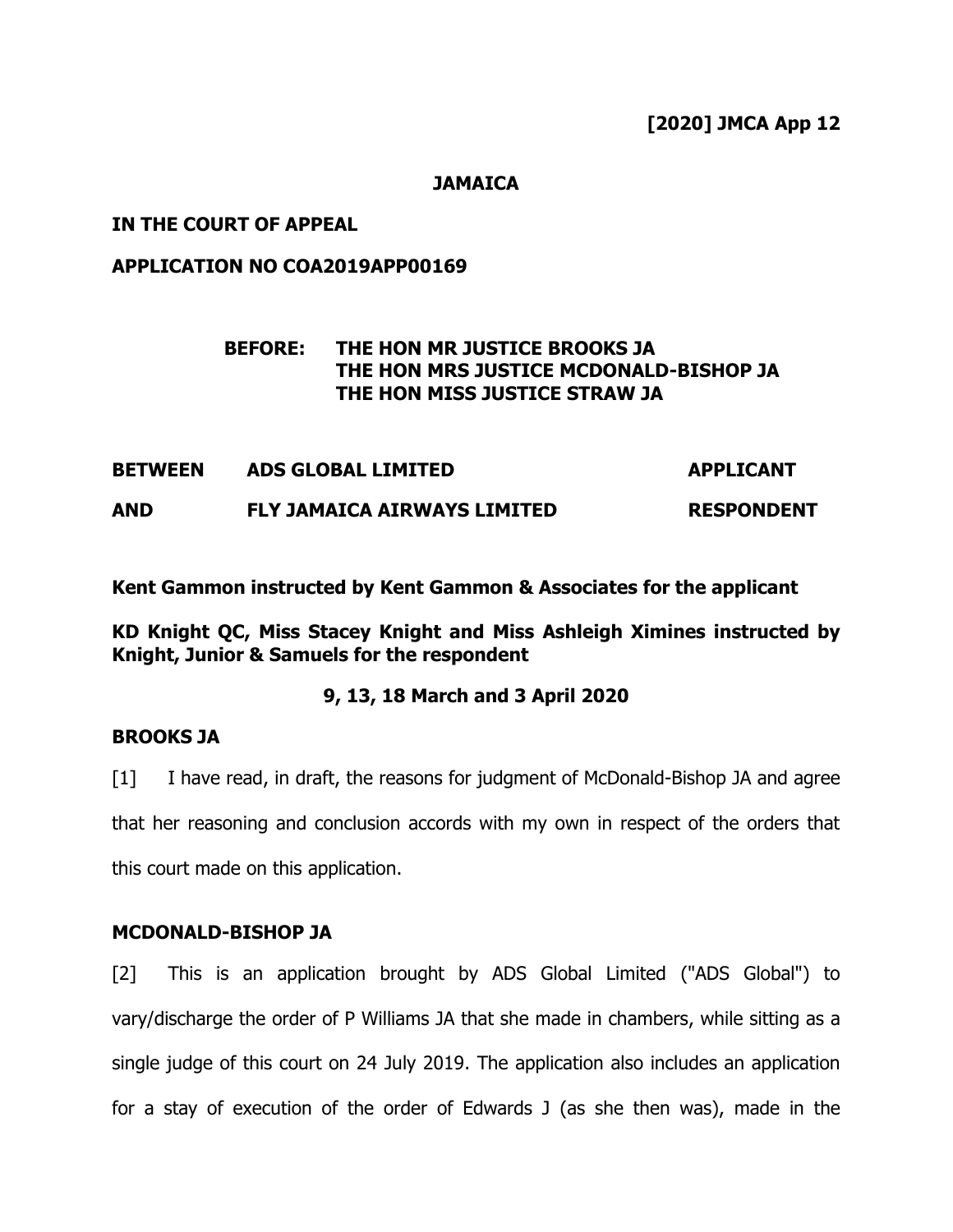Commercial Division of the Supreme Court on 20 December 2018, in favour of the respondent Fly Jamaica Airways Limited ("Fly Jamaica"). P Williams JA and Edwards J will be interchangeably referred to as, "the learned single judge" and "the learned trial judge", respectively.

[3] P Williams JA refused ADS Global's application for a stay of execution of the

judgment of Edwards J, in these terms:

"In determining whether to grant this application for a stay of execution, I am obliged to consider whether there is merit in the appeal and whether the granting of the stay is the order that is likely to produce less injustice between the parties.

On the material presented at this time, I cannot say whether the judge did in fact fail to consider the matters of which the applicant has complained. Further, the applicant has not sufficiently demonstrated the basis for his assertions that the judge has erred in the manner he says.

Although he has shown the potential harm he will suffer on this material I am not satisfied that the stay will produce less injustice to him when balanced against the respondent.

In the circumstances, the amended notice of application for a stay of execution filed 22 May 2019 is refused."

[4] On 18 March 2020, after hearing arguments from counsel, we made these

orders:

- "(1)The order of P Williams JA made on 24 July 2019, refusing a stay of the execution of the judgment of Edwards J made on 20 December 2018, in the Commercial Division of the Supreme Court, is discharged.
- (2) Order number 4 of the said judgment of Edwards J, awarding damages to Fly Jamaica for breach of the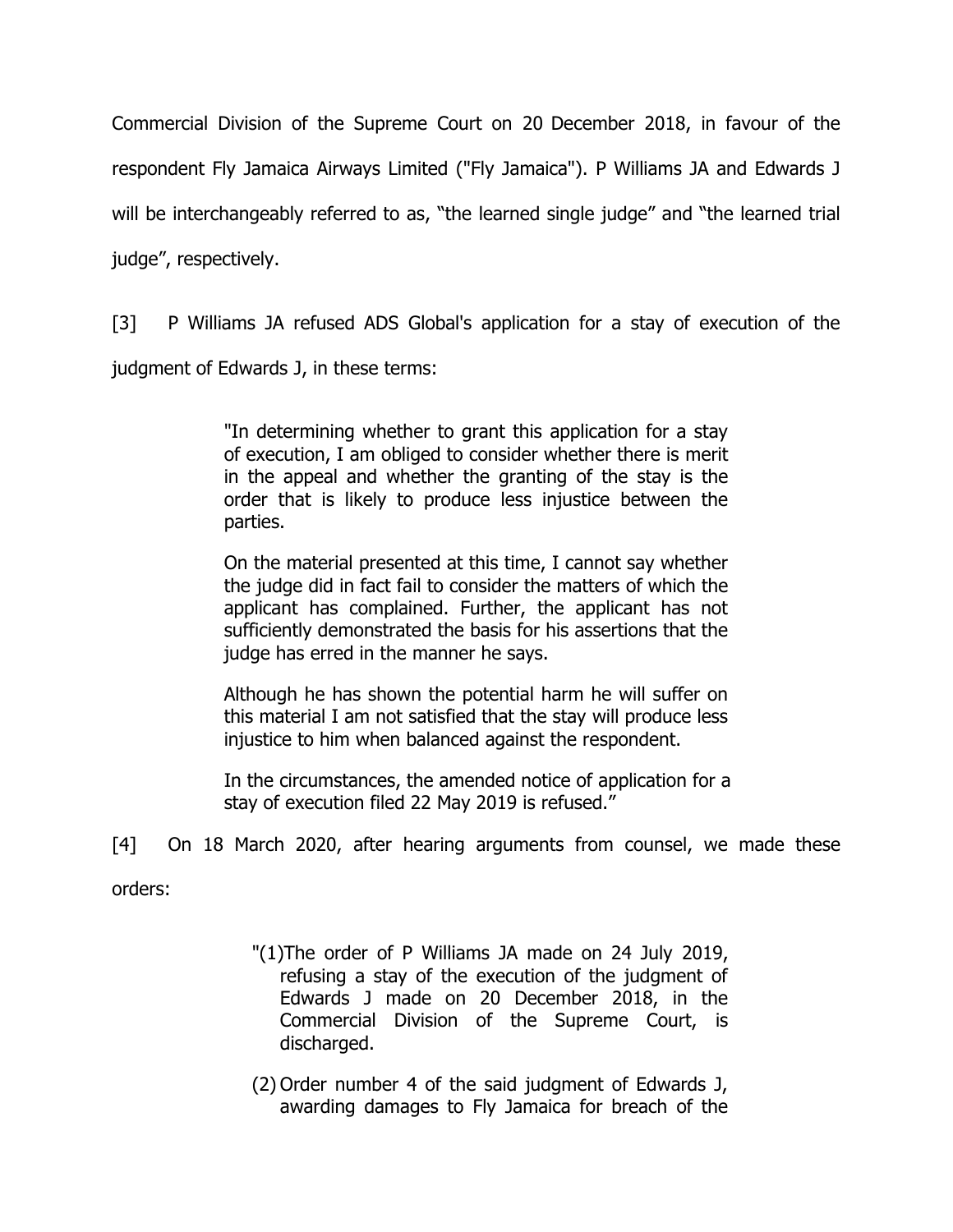Provision of Services Agreement in the sum of US\$4,283,960.00 with interest thereon at 6% from 20 December 2018 until payment, is stayed from the date hereof until the determination of the appeal or until further orders.

- (3) The stay of execution of the judgment of Edwards J is granted on condition that within 30 clear days of the date hereof, ADS Global shall provide security in the sum of Twenty Five Million Jamaican Dollars (\$25,000,000.00) by either payment of the whole or a part of the said sum into court and/or by way of a letter of undertaking from a recognised financial institution to pay, on demand of the court, the said sum of Twenty Five Million Jamaican Dollars (\$25,000,000.00) or any balance not paid into court, pursuant to this order.
- (4) Costs of this application shall be costs in the appeal.
- (5) There shall be liberty to apply for any further order which may be necessary to give effect to the order of this court."

[5] We promised then to give our reasons in writing at a later date. This is in fulfilment of that promise.

# **The background**

[6] A synopsis of the background facts leading to the claim in the Supreme Court should prove useful. The salient facts are as follows: In 2012, ADS Global and Fly Jamaica executed between themselves several contracts for the provision of varying types of services. Under two of the contracts, ADS Global was acting as an agent for a third party, Columbus Communications Jamaica Limited, then trading as Columbus Business Solutions. Those two contracts were: (i) a 1/2 SIP Truck and Direct Inbound Dial Business Agreement; and (ii) a 10MB Fibre Direct Dedicated Internet Agreement.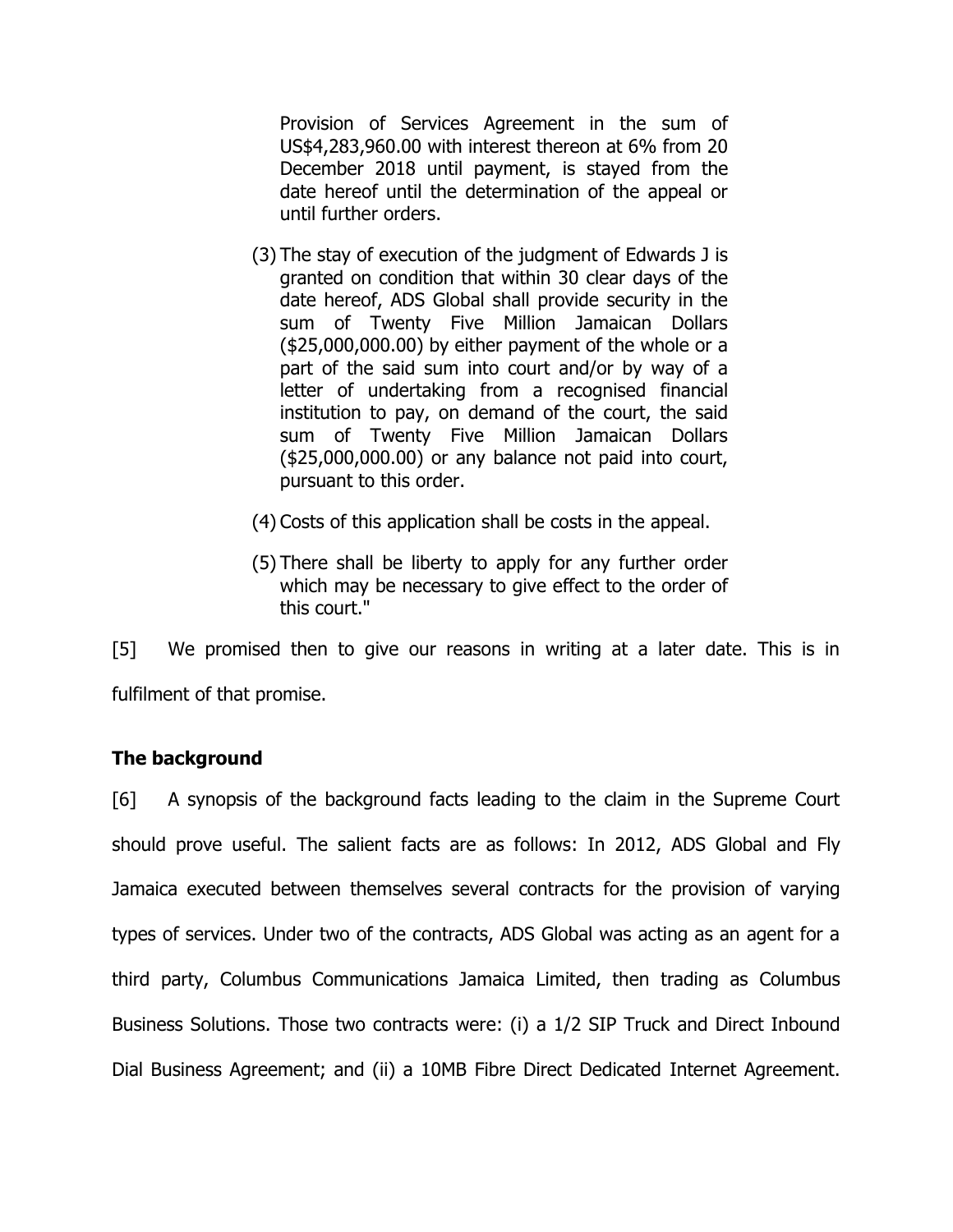These contracts were for the provision of telephone and internet services to Fly Jamaica. Under a third contract, the Provision of Services Agreement, ADS Global on its own behalf, provided call centre services to Fly Jamaica.

[7] The three contracts were executed on separate dates between March and December 2012, without any cross-referencing to each other. The parties began the performance of the agreements on several dates as and when needed and ADS Global would send separate invoices to Fly Jamaica for payment for the services provided. Fly Jamaica made payments in specific amounts which corresponded to the sums due on specific invoices. Fly Jamaica received periodic statements from ADS Global, which indicated which invoices, if any, were outstanding. At some time during the relationship, Fly Jamaica fell into arrears with payments on several invoices.

[8] On 15 May 2014, ADS Global sent a notice to Fly Jamaica indicating that services would be terminated or suspended for non-payment. However, upon Fly Jamaica's assessment of the statements, it was found that the invoices for the phone and internet services had been paid. As a result, Fly Jamaica pointed out to ADS Global that only the call centre services could have been lawfully suspended.

[9] On 18 May 2014, ADS Global disconnected the call centre services and on 20 May 2014, disconnected the telephone and internet services, purportedly, based on non-payment of invoices by Fly Jamaica. At the time of the suspension of the services, Fly Jamaica was querying seven of the invoices which were sent to it for payment and in relation to five others, it asserted, that they were sent to it after the suspension of its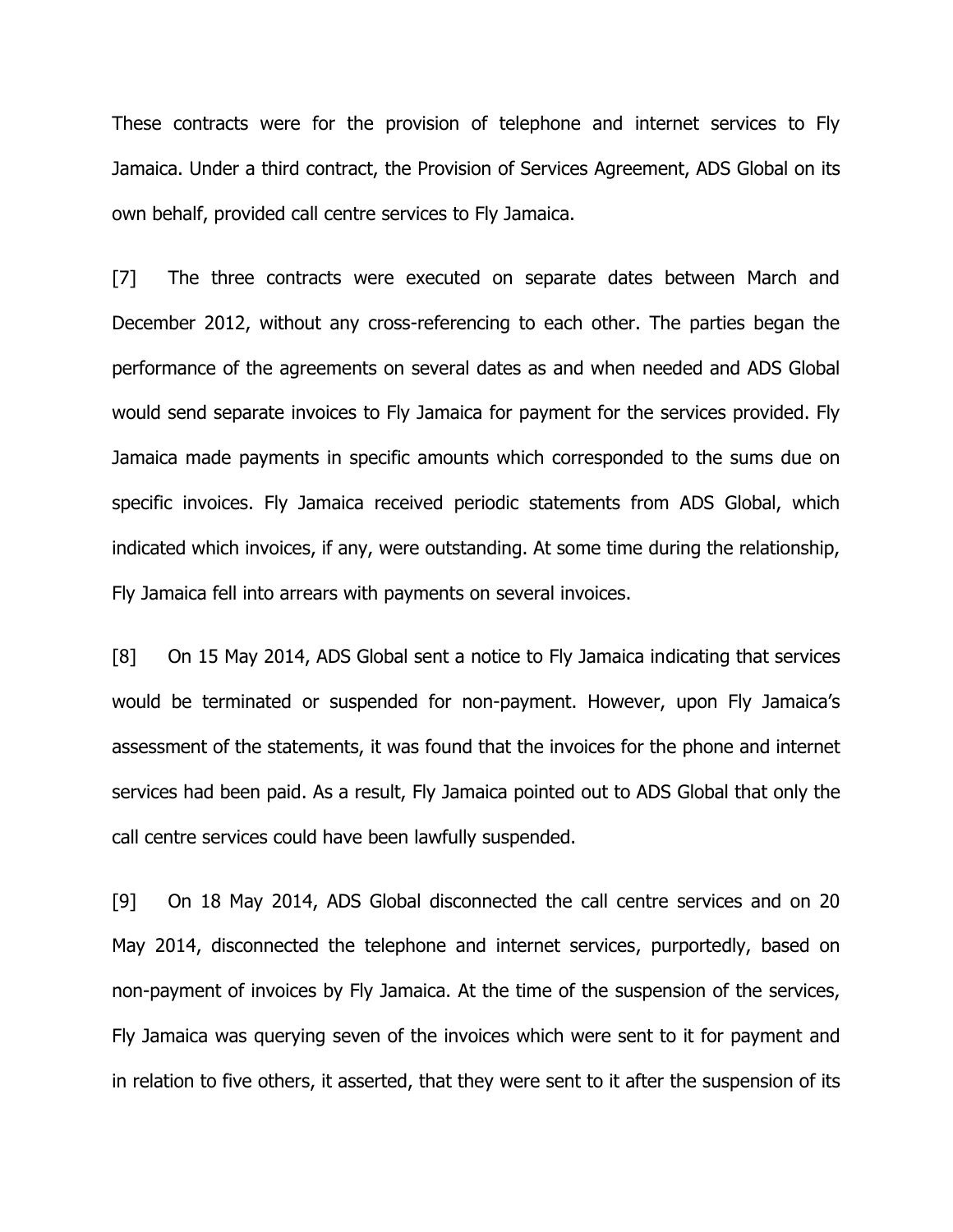services. Fly Jamaica refused to pay the sums demanded by ADS Global on the invoices in dispute, even after the services were disconnected.

#### **Proceedings in the Supreme Court**

[10] ADS Global filed its claim in the Supreme Court alleging, among other things, that Fly Jamaica was in breach of all three contracts based on the non-payment of the invoices it had sent to it for payment for the services rendered. It contended that its policy was to apply all payments to the oldest invoices. ADS Global asserted that the payments that Fly Jamaica made on 2 and 21 May 2014 for telephone and internet services were applied to the oldest invoices, which were call centre invoices.

[11] Fly Jamaica's response was that the agreements were separate, independent agreements and that ADS Global had no basis on which to apply the payments made on specific invoices under one contract to invoices issued under another contract. Fly Jamaica brought a counterclaim against ADS Global for damages for breach of contract, which it alleged emanated from ADS Global's suspension of all services provided to it.

[12] From the issues joined between the parties on ADS Global's claim for breach of contract, Edwards J identified six subsidiary issues for her determination in resolving the principal issue of whether Fly Jamaica had breached the three contracts. The issues were:

i. whether the three contracts were separate independent contracts;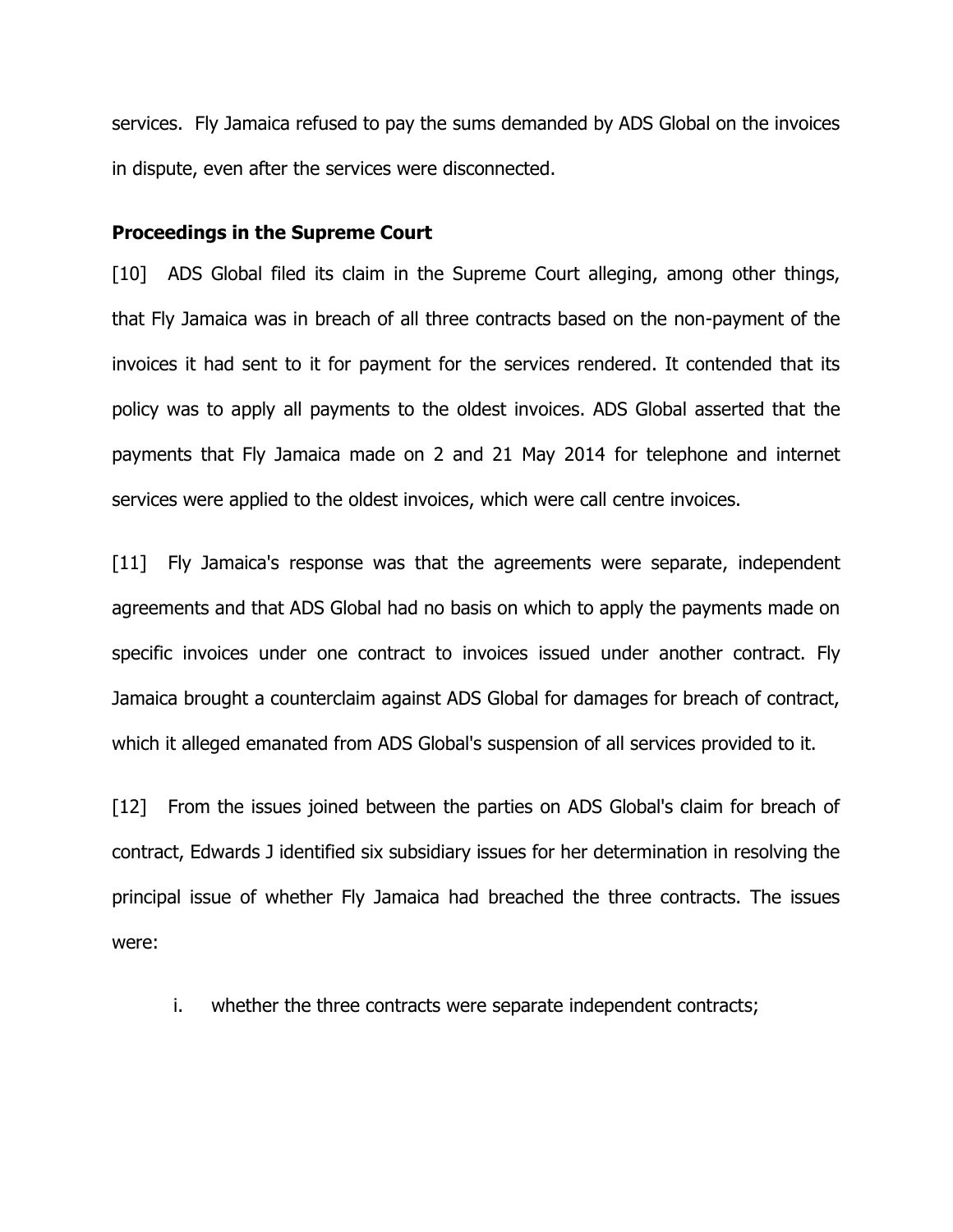- ii. whether Fly Jamaica had a 15 or 30 days' credit period under the agreements with ADS Global;
- iii. whether there were any outstanding invoices for telephone or internet service at the time those services were disconnected;
- iv. whether the call centre invoices were disputed by Fly Jamaica in accordance with clause 4.3 of the Provision of Services Agreement;
- v. whether ADS Global had the right to suspend all services due to non-payment of invoices under the Provision of Services Agreement; and
- vi. whether all three agreements were repudiated by Fly Jamaica when it refused to pay outstanding and future invoices.

[13] On those issues that touch and concern the question of liability on ADS Global's claim, Edwards J made the following findings:

- i. Issue 1: On the terms of the agreements, the three contracts were separate and independent.
- ii. **Issue 2:** Fly Jamaica had a net 15 days' credit period after receipt of the invoice.
- iii. **Issue 3:** There were no outstanding payments on invoices for internet and telephone services. There was also no contractual basis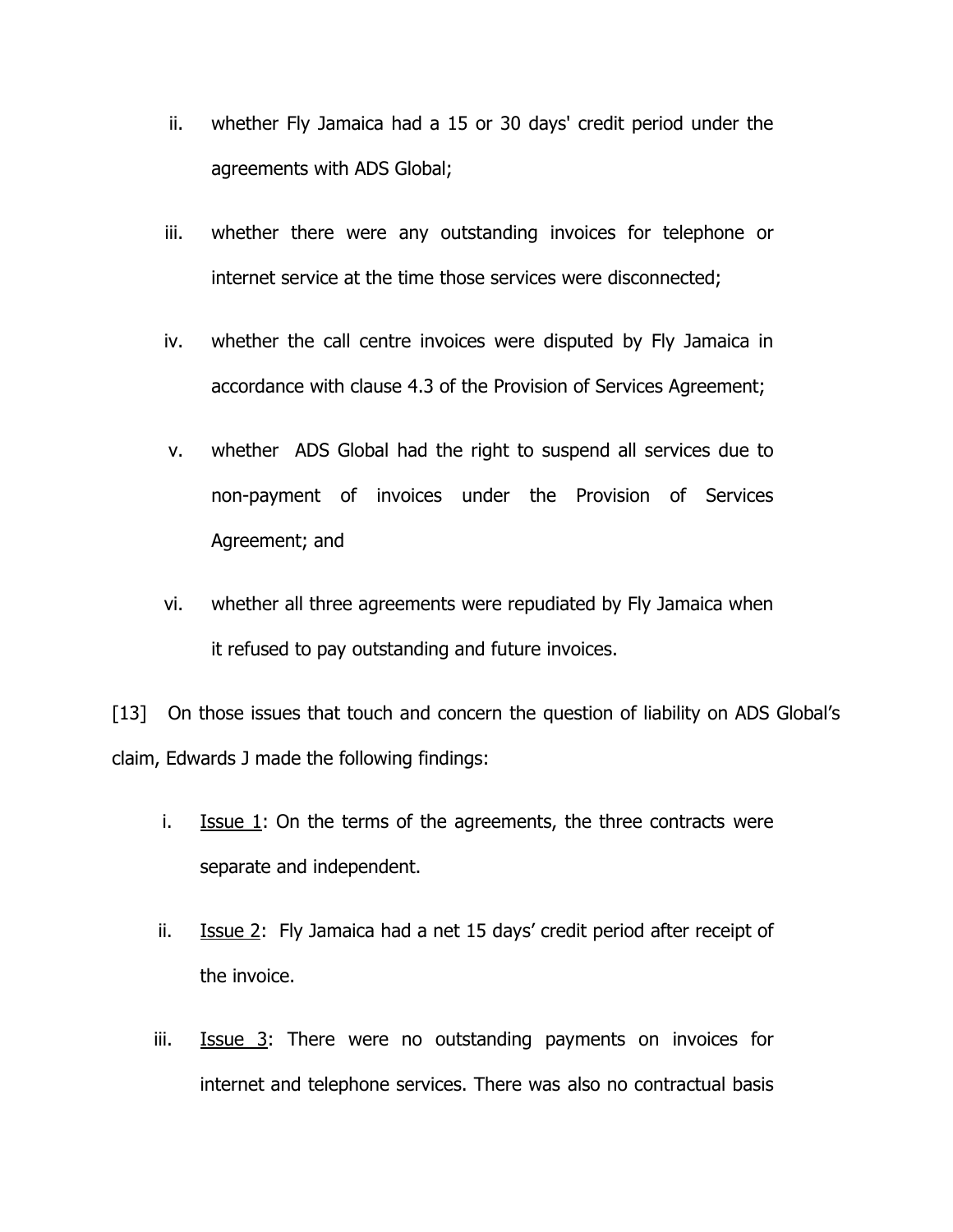for ADS Global to apply payments to the oldest invoices rather than to specific invoices.

- iv. Issue 4: Fly Jamaica did not dispute the call centre invoices in accordance with the requirements of the contract. A verbal dispute of the invoices was not sufficient, and there was no notice of the dispute as required.
- v. Issue 5: ADS Global had no right to suspend all services due to nonpayment of invoices. ADS Global's apportionment of payment for telephone and internet services to the invoices for call centre services, which was provided under a separate contract, was a breach of contract on its part. The suspension of telephone and internet services, as a result, also constituted a breach.
- vi. Issue 6: Fly Jamaica did not repudiate all three contracts when it refused to pay outstanding and future invoices. It queried the invoices, which it had a right to do. Fly Jamaica had not taken any of the steps prescribed by any of the contracts for its termination.

[14] On Fly Jamaica's counterclaim, the single issue (issue 7) of whether ADS Global had breached the contracts, thereby entitling Fly Jamaica to damages, was answered in the affirmative in favour of Fly Jamaica.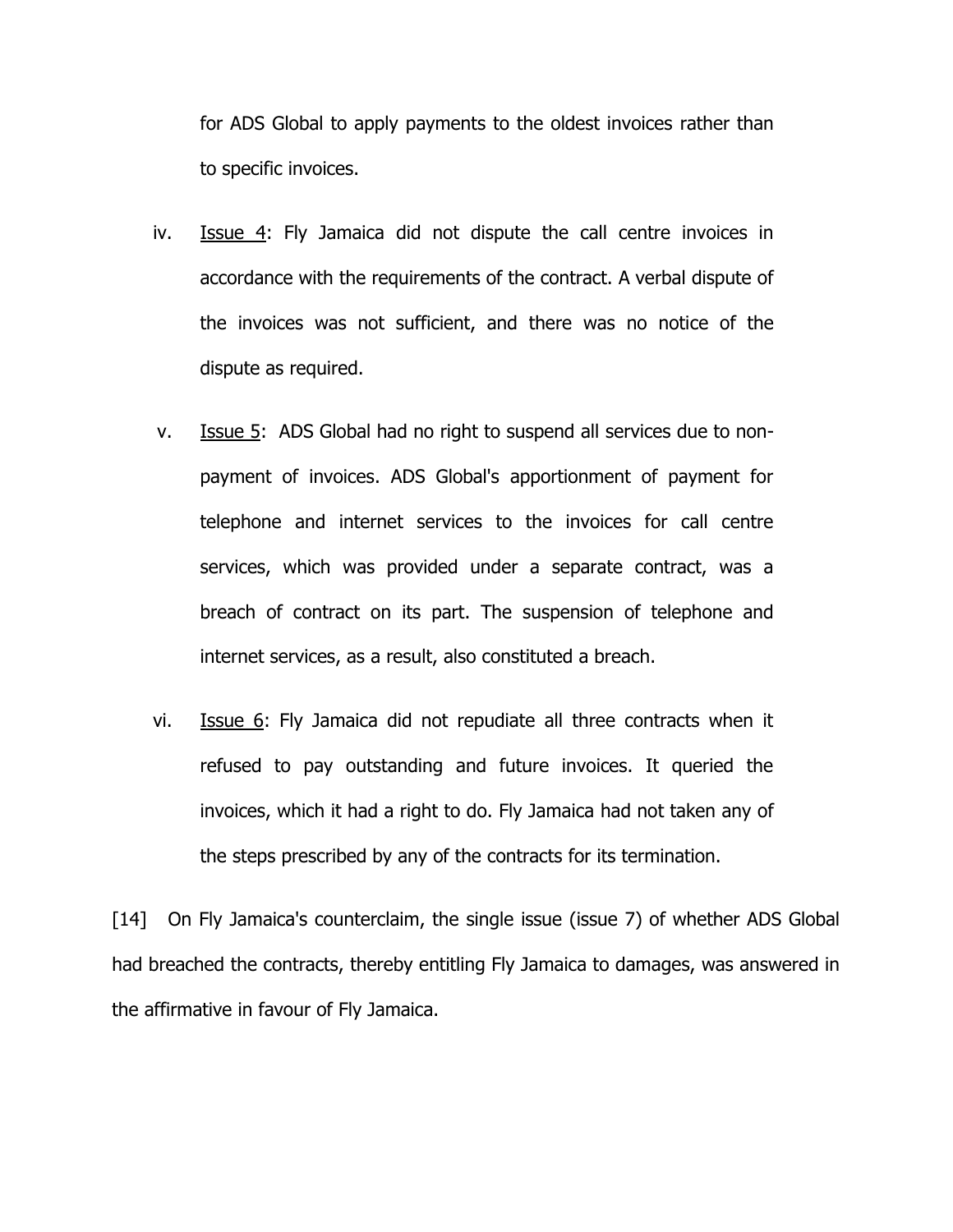[15] Following the above factual findings, Edwards J made these orders on the claim and counterclaim:

> "1. On [ADS Global's] claim for damages for breach of contract for failure to pay outstanding invoices with respect to the 10MB Fibre Direct Dedicated Internet Agreement and ½ Sip Trunk and Direct Inbound Dial Business Agreement, [ADS Global's] claims fail.

> 2. On [ADS Global's] claim for damages for breach of the terms of the Provision of Services Agreement for failure to pay outstanding invoices, [ADS Global] succeeds. [Fly Jamaica] to pay to [ADS Global] the total found due on the outstanding invoices up to 18 May 2014 under the Provision of Services Agreement namely; 14319, 14327, 14333, 14334, 14336 and 14349, with interest at the commercial rate of 12% per annum from 4 May 2014 to 20 December 2018 and at a rate of 6% thereafter, until the date of payment.

> 3. [ADS Global's] claim to be entitled to payment after the date of termination of services, as damages for breach of contract, fails.

> 4. Judgment for [Fly Jamaica] on the counterclaim for breach of the Provision of Services Agreement, the 10MB Fibre Direct Dedicated and the 1/2 SIP Trunk and Direct Inbound Dial Business Agreement. No damages awarded for breach of the 10MB Fibre Direct Dedicated Internet Agreement as no loss was proved. Damages awarded for breach of the Provision of Services contract in the sum of **Four Million Two Hundred and Eighty-Three Thousand Nine Hundred and Sixty United Stated Dollars (US\$4,283,960.00)** with interest at 6% from 20 December 2018 to the date of payment.

5. Each party to bear their own costs." (Emphasis as in original)

[16] ADS Global met with only partial success on the claim. Fly Jamaica succeeded on

its counterclaim.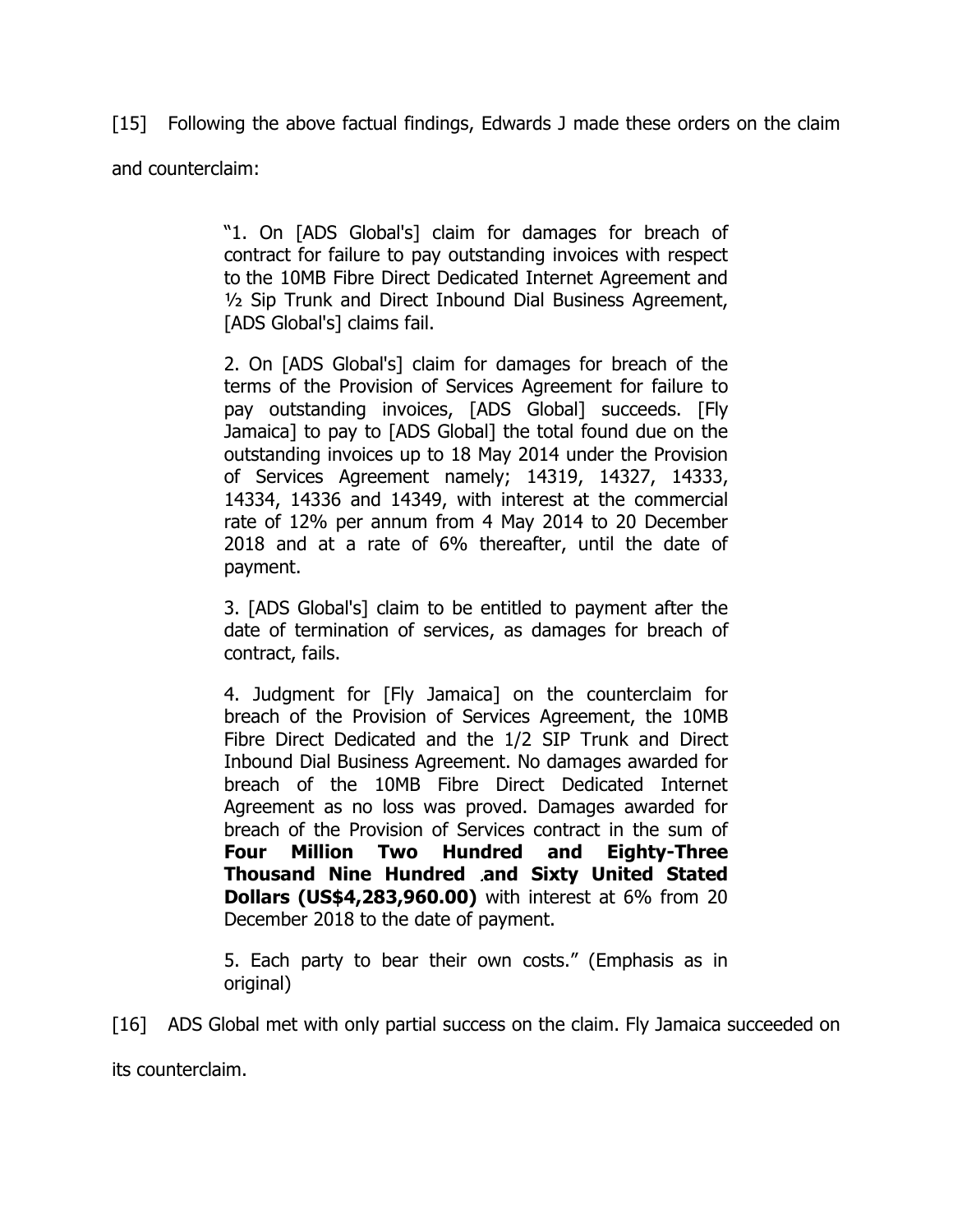#### **The appeal**

[17] ADS Global is aggrieved by orders one, three and four of Edwards J. On 28 January 2019, it filed its notice and grounds of appeal in this court, which was amended and re-filed on 22 May 2019. The amended notice of appeal detailed about 18 grounds of appeal alleging errors of facts and law on the part of the learned trial judge, both in relation to liability and damages. ADS Global is seeking orders on appeal, which include the setting aside of the order that was made in favour of Fly Jamaica on the counterclaim.

[18] Order number four evoked the most significant concern on the part of ADS Global. Consequently, by an amended notice of application filed on 22 May 2019, it sought, from this court, a stay of execution of the judgment.

[19] This amended application along with the affidavits in support of it was considered by P Williams JA on 24 July 2019, on paper in chambers. It was then that the order under review in these proceedings was made.

# **The application to vary/discharge order of a single judge and for a stay of execution**

# **The legal framework**

[20] The application to vary/discharge the order of P Williams JA and for a stay of execution to be granted, pending the determination of the appeal, is grounded in rule 2.11 of the Court of Appeal Rules, 2002 ("the CAR"). That rule empowers the court to vary or discharge the order made by a single judge in chambers. It does not, however, state the circumstances under which, or how, this power should properly be exercised.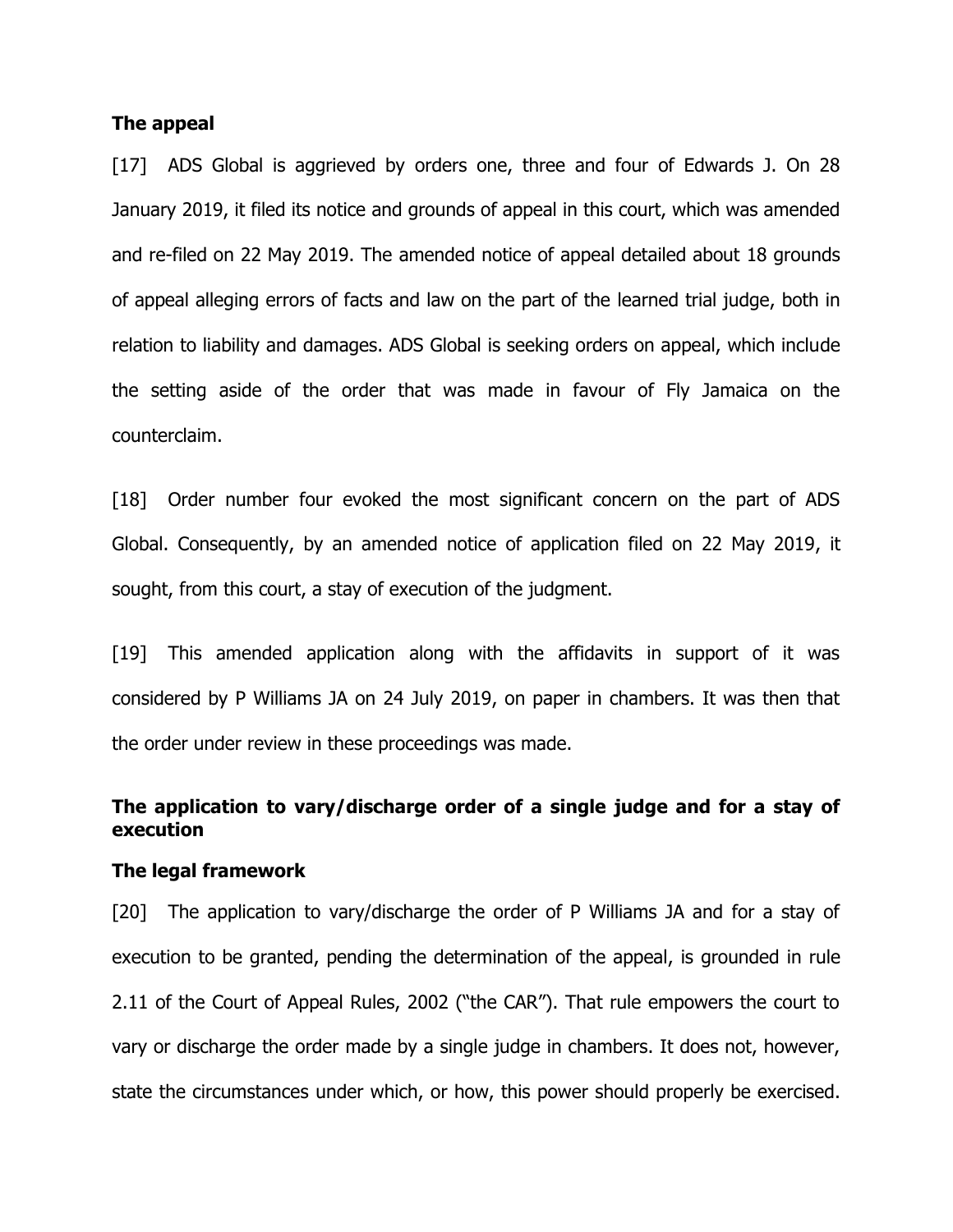What is clear, is that the exercise of the power is subject to the overriding objective of the CAR to deal with the case justly.

[21] Further guidance, relating to the exercise of the power, is also gleaned from authoritative dicta from decided cases which have been consistently followed in this jurisdiction. In this regard, **Hadmor Productions Ltd v Hamilton** [1983] 1 AC 191 and **The Attorney General of Jamaica v John Mackay** [2012] JMCA App 1**,** are particularly noted. These cases have laid down the guiding principles which delineate the parameters of review by an appellate court in treating with the exercise of discretion by a judge dealing with a matter at first instance. Fundamentally, the authorities have made it absolutely clear that the appellate court must defer to a judge's exercise of his discretion and must not interfere merely on the basis that it would have exercised the discretion differently. The prescribed standard of review has been applied to the consideration of this case.

[22] It is also recognised that a consideration of the question of whether this court should disturb the decision of P Williams JA must, ultimately, be informed by the legal principles applicable to an application for stay of execution.

[23] The law governing a stay of execution of a judgment is well-settled and, by now, fast becoming trite. There is, therefore, no need for any detailed exposition on the applicable law. It suffices to say that the liberal approach laid down by Phillips LJ in **Combi (Singapore) Pte Limited v Ramnath Sriram and another** [1997] EWCA 2164, has been consistently adopted and applied by this court. See, for instance,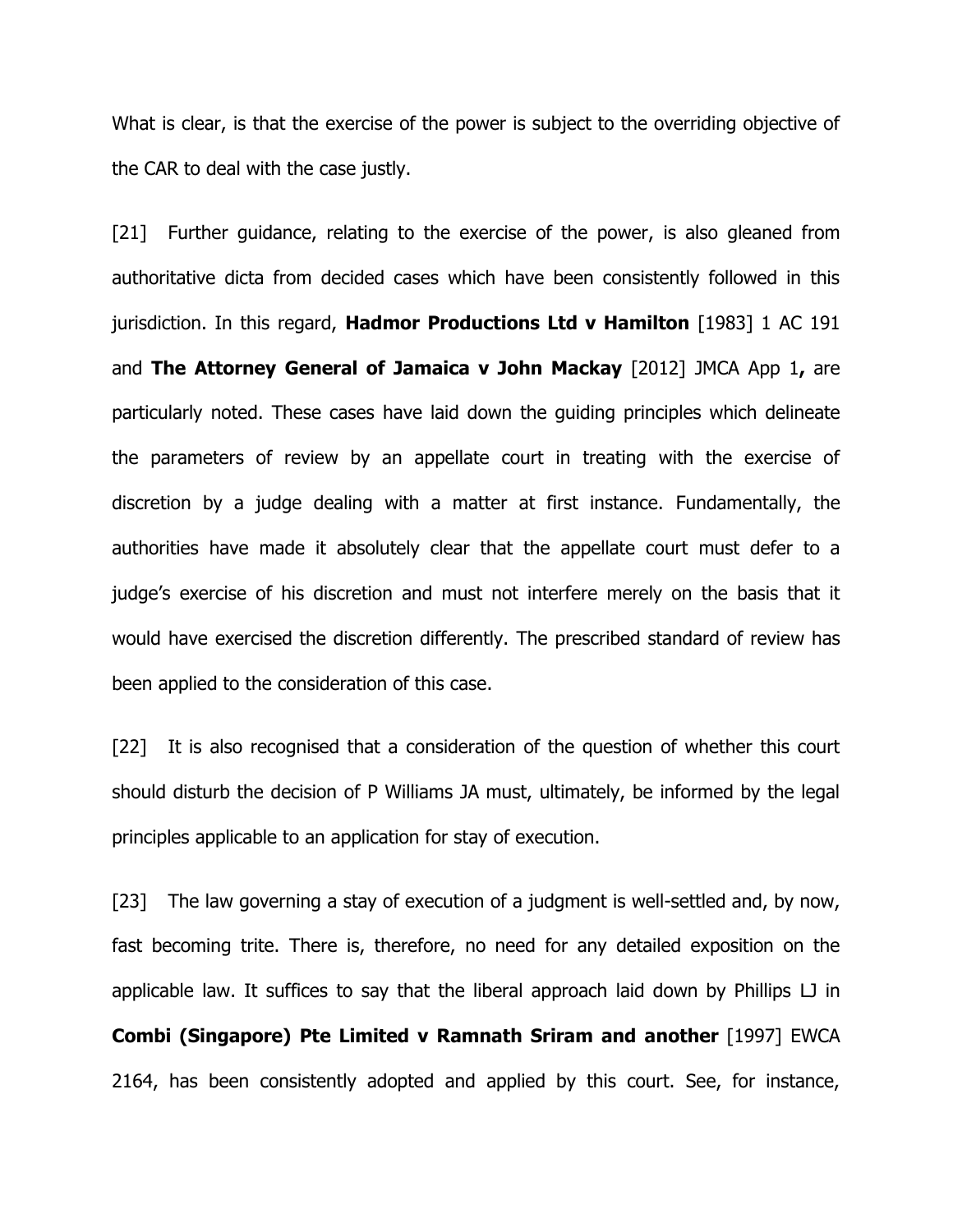**Kenneth Boswell v Selnor Developments Limited** [2017] JMCA App 30. The proper approach, according to Phillips LJ in **Combi** is for the court to make the order which best accords with the interests of justice, once the court is satisfied that there may be some merit in the appeal.

[24] In **Calvin Green v Wynlee Trading Ltd** [2010] JMCA App 3, Morrison JA (as he then was), having had regard to previous authorities, including, the well-known authority of **Hammond Suddard Solicitors v Agrichem International Holdings Ltd** [2001] EWCA Civ 2065, stated that the threshold question on these applications is whether the material provided by the parties discloses at this stage an appeal with some prospect of success. Once that is so, the court is to consider whether, as a matter of discretion, the case is one fit for the grant of a stay, that is to say, whether there is a real risk of injustice, if the stay is not granted or refused.

#### **Whether the order of single judge should be varied/discharged**

[25] The fundamental contention of ADS Global, as deduced from the evidence and submissions advanced in support of the application, is that P Williams JA erred when she found that the appeal has no merit on the material before her, and that there was no greater risk of injustice to ADS Global if the stay was refused than there would have been to Fly Jamaica, if granted.

[26] In pointing to the merit of the appeal which would satisfy the threshold test of being arguable with some prospect of success, Mr Kent Gammon, in oral arguments, directed the court's attention, only to grounds of appeal g, h, i, and j, although not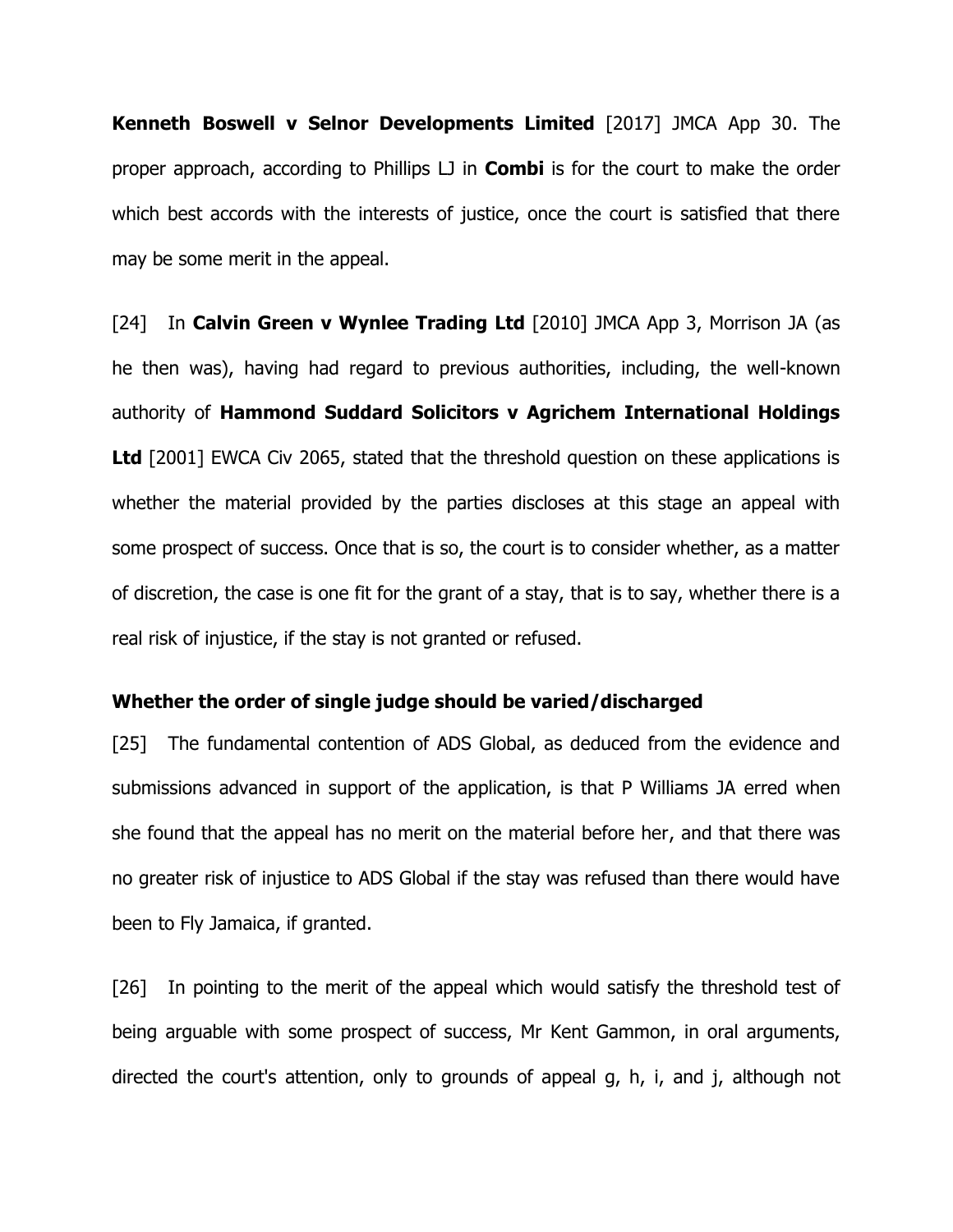contending that the other grounds are without merit. He argued that on the strength of these grounds alone, ADS Global has an appeal with some prospect of success, which would entitle it to a stay. These four grounds challenge the assessment and quantum of damages. They read:

- "g. The learned judge erred in law when she assessed damages for USD\$4,283,960.00 based on an expert report which used data for a call centre located in Guyana for a period mostly outside of the material contract period and which was admitted by the expert as inaccurate and based entirely on speculation.
- h. The learned [sic] erred in law when she awarded USD\$4,283,960.00 which was a cumulative assessment of all the revenue booking channels of [Fly Jamaica] which was indicated at paragraph 2.4 of the expert's report. The following are the revenue channels used by the expert for Fly Jamaica.
	- i. Airport Ticketing Office
	- ii. Corporate Headquarters
	- iii. Customer Service-Kingston
	- iv. Travel Agent-Jamaica
	- v. Reservation Call Centre-Montego Bay (Formerly controlled)

That it was not the evidence that the revenue channel listed under i-iv fell under the Provision of Services Agreement.

i. The learned judge erred in law when she awarded damages for USD\$4,283,960.00 based on the aforesaid expert report which was wholly and manifestly excessive and based on no financial evidence whatsoever of [Fly Jamaica] as to its earnings or expenses in operating an airline with one aircraft for the period of five (5) months up to the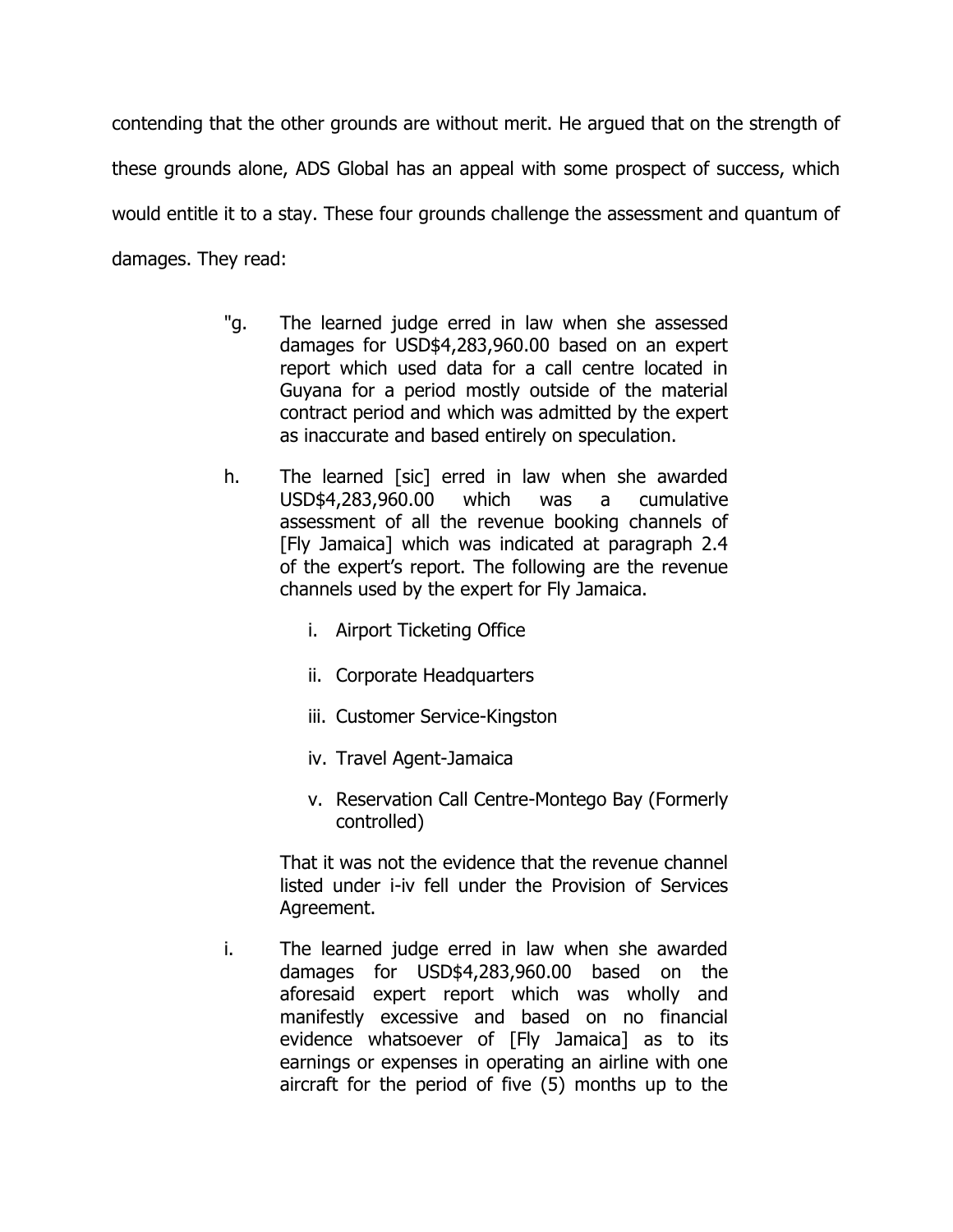date of suspension of the Provision of Services Contract.

j. The learned judge erred in exercising her discretion of attaining the overriding objective of justice in that she failed to conduct a fair and proper balancing exercise between the parties with a view to dealing with the cases justly between the parties when she granted an amendment to [Fly Jamaica's] pleading after the trial was underway and tailored after the learned judge has made several comments on the evidence while refusing [ADS Global's] application to amend their pleadings to add eight (8) invoices inadvertently left off and as testified by [ADS Global's] witness which she described as being made in bad faith and moreso when all twenty (20) invoices had been addressed by [Fly Jamaica] in one of their witness statements, namely that of Mrs Andrea Ramtallie."

[27] ADS Global contended that the award of damages is, "substantially high such as to constitute an erroneous estimate of what Fly Jamaica is entitled to". One of the reasons highlighted by Mr Gammon, for what he called the "substantially high" award, is that no account was taken of the expenses incurred by Fly Jamaica in earning the revenue or income referenced in the expert report on which Edwards J relied to make the award. In failing to take into account expenses, counsel argued, the learned trial judge would have over-compensated Fly Jamaica in making an award of gross earnings.

[28] ADS Global also complained that Edwards J had failed to take into account that the parties had agreed a reasonable period during which Fly Jamaica could have made alternative arrangements to mitigate any loss on the breach, which was a 30 day period as provided for in the contract. In the light of this, counsel argued, Edwards J erred in assessing the damages on the basis of the remaining term of the contract. Counsel also highlighted, as a point of concern, that Edwards J, having acknowledged that Fly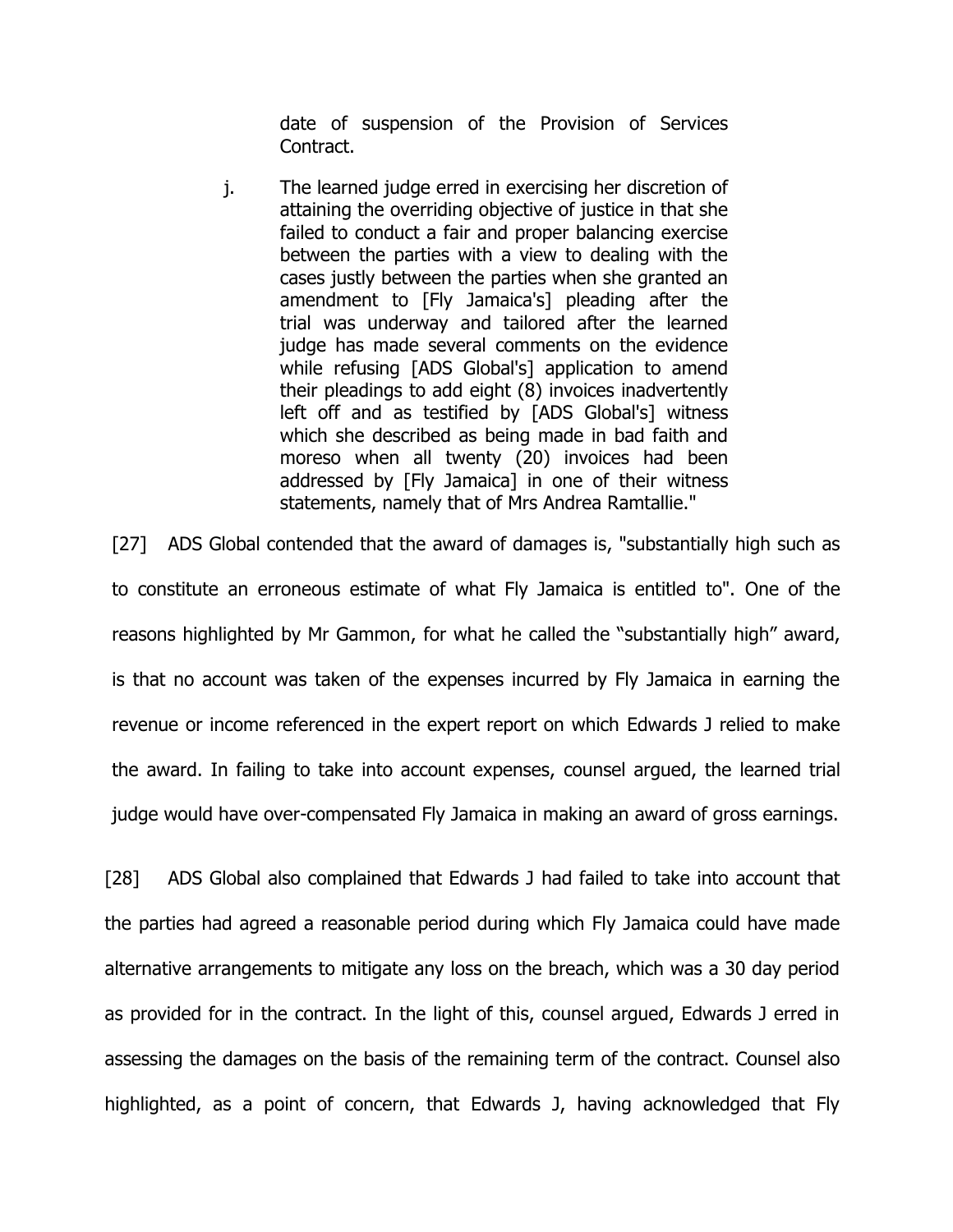Jamaica had made alternative arrangements to mitigate the fall-out from the breach, did not state the date those arrangements were made and how that impacted the extent of the loss.

[29] These matters, ADS Global contended, ought to have been considered by P Williams JA in her evaluation of the merits of the appeal, and her failure to do so amounted to an error in law, which would provide a basis for this court to interfere with the exercise of her discretion.

[30] ADS Global further contended that there is a risk of injustice to it in paying over the judgment sum to Fly Jamaica in the circumstances where the appeal has a realistic prospect of success. It relied on the evidence of ADS Global's Chief Operating Officer and Director, Mr John Spencer, and that of its counsel, Mr Gammon, as set out in affidavits filed in support of the applications. ADS Global, through that evidence, sought to demonstrate that there is a real risk of injustice to it if the stay is not granted and the funds are paid to Fly Jamaica before the appeal is heard.

[31] In summary, the following represents the gravamen of ADS Global's contention that there is a real risk of injustice to it and less injustice to Fly Jamaica.

i. the payments will detrimentally affect ADS Global's operations, and the survival of the company would be severely jeopardised if it were to pay the judgment debt.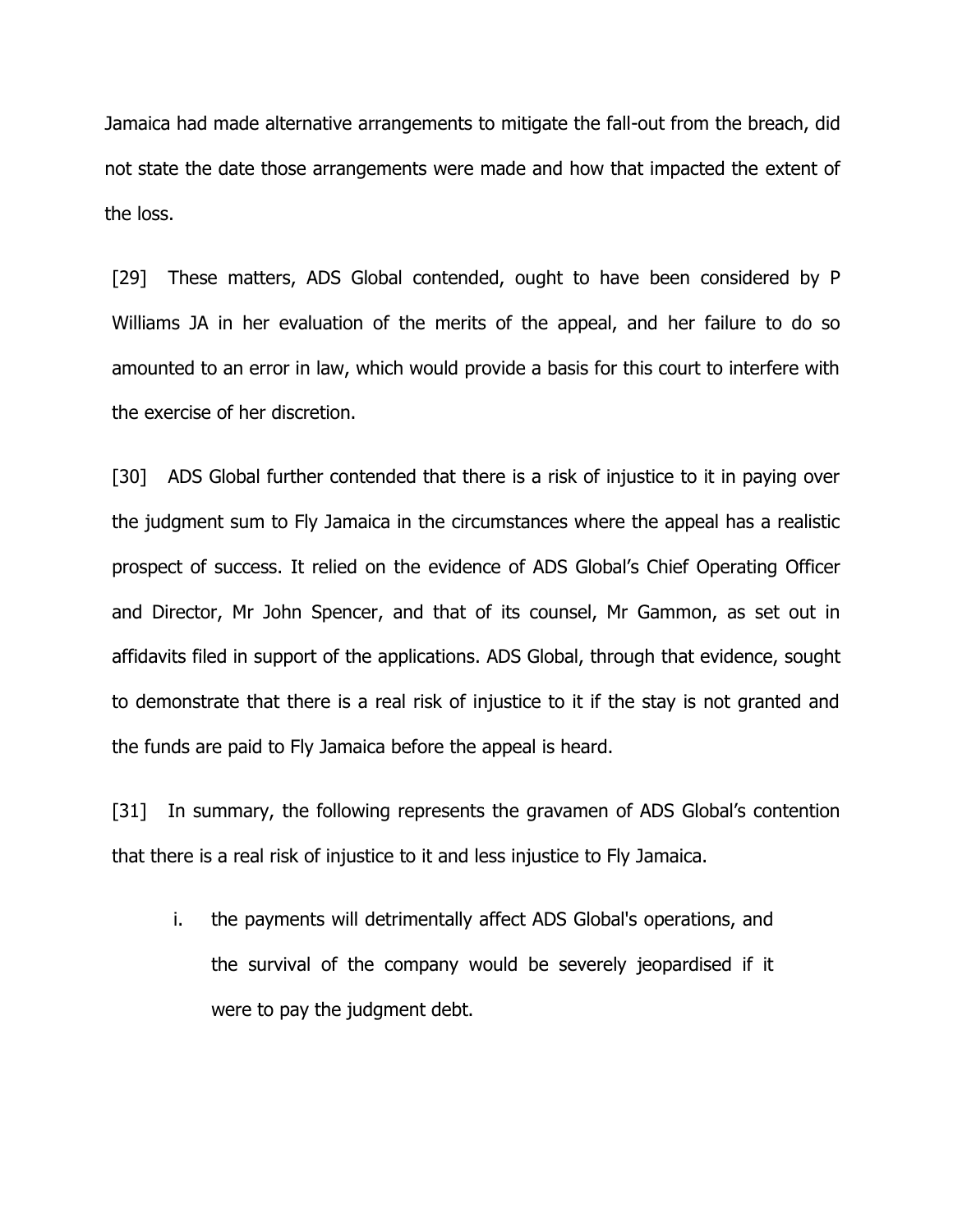- ii. there is a risk that if the sums were paid to Fly Jamaica, and ADS Global is successful on the appeal, the sum paid out will not be recovered as Fly Jamaica has ceased operations and is in a precarious financial position, which is likely to lead to bankruptcy.
- iii. without a stay of execution, ADS Global will be ruined, and the appeal will be rendered nugatory.
- iv. The only risk to Fly Jamaica is that there would be a delay "in them reaping the fruits of their successful litigation".

[32] ADS Global's insistence before this court that a greater risk of injustice lies in refusing the stay than in granting it is interpreted to mean that it is saying that P Williams JA was wrong when she found otherwise and, so, would have failed to exercise her discretion judicially when she refused to grant the stay.

[33] The application was vehemently opposed by Fly Jamaica, who through its counsel, Mr KD Knight QC, with the support of written submissions from Miss Stacey Knight and Miss Ashleigh Ximines, contended that P Williams JA was correct when she refused to grant the stay. According to learned Queen's Counsel, in presenting the arguments for Fly Jamaica, the appeal has no prospect of success because Edwards J, in a detailed, thorough and well-reasoned judgment, made findings of fact, which cannot be said to be plainly wrong.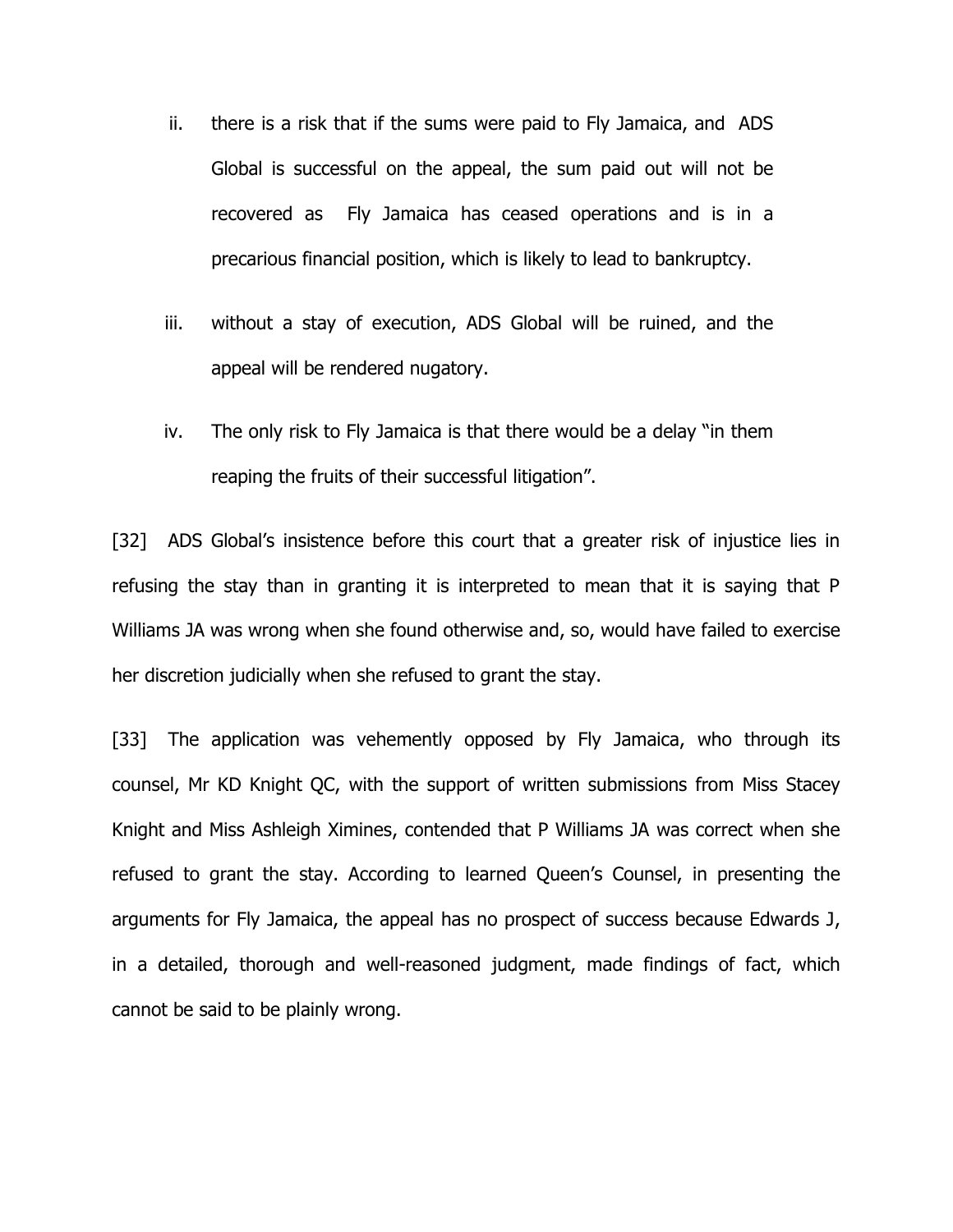[34] In respect of damages, Mr Knight noted that Edwards J had relied on the expert report presented to her, and that it was for her to decide what she accepted or rejected. There was, he said, no reason placed before Edwards J for her to reject the expert's evidence. Of note too, he said, was the fact that she had exercised due care in adopting not only a mathematical approach but also a forecast approach. In doing so, she awarded damages on the lower side of the range, which had been presented by the expert. Learned Queen's Counsel argued that the award she made is not likely to be disturbed. P Williams JA, he submitted, was, therefore, correct to find, on what was presented to her, that there was no prospect of success in the appeal.

## **Prospect of success of the appeal**

[35] This court is not required at this stage to delve in detail into the grounds of appeal and to disclose its thinking on all aspects of the appeal. Since the grounds of appeal may be found to have varying degrees of success, upon a preliminary assessment, the court need only to be satisfied that, at least, one ground of appeal is arguable with some prospect of success.

[36] It is evident from the brief reasons for the decision of P Williams JA that she did not have all material facts before her when she made her decision refusing the stay. She did not have Edwards J's written reasons for judgment nor the notes of evidence taken at the trial. P Williams JA would have only considered the affidavit evidence presented by ADS Global in support of the application. There was also no explanation for the absence of the written judgment before P Williams JA, but that does not bar this court from having regard to it. It is important to do so in the interests of justice. See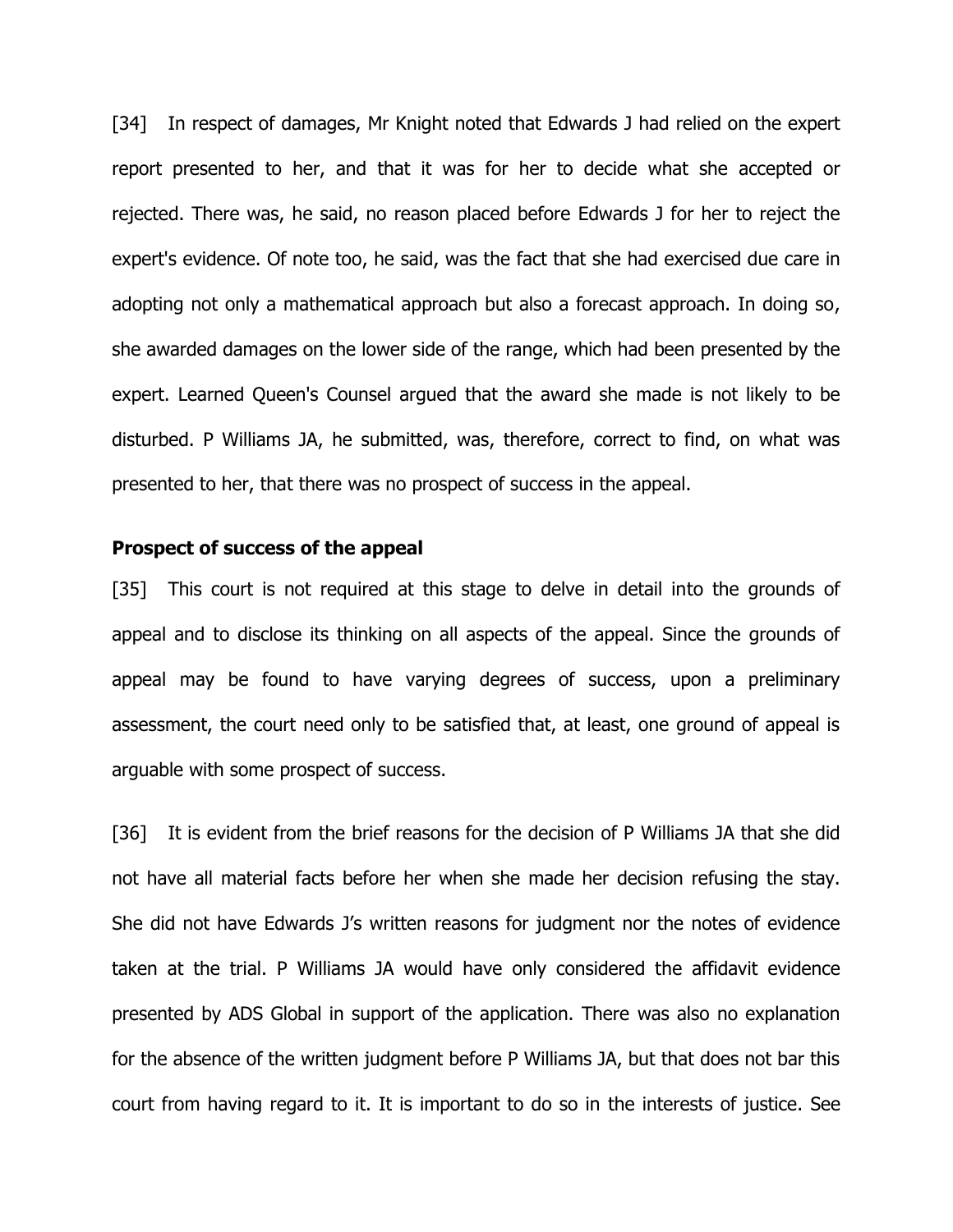**Royden Riettie v National Commercial Bank Jamaica Limited and others**  [2014] JMCA App 36, which discusses the unreported decision of the Privy Council in **John Ledgister and another v Jamaica Redevelopment Foundation Inc** JCPC 2013/0108, delivered 16 July 2014. Their Lordships accepted the views expressed by Phillips JA, in her dissenting judgment in **John Ledgister and Another v Jamaica Redevelopment Foundation Inc** [2013] JMCA App 10.

[37] This court has had the benefit of the written reasons for judgment of Edwards J and the submissions of both parties, which have proved quite helpful. To date, the notes of evidence have still not been made available to this court. However, the court has to do the best it can in the circumstances. As Mr Gammon said, whether there is merit in the appeal must be evaluated by having regard to the evidence presented at trial as well as the reasoning and conclusions of the trial judge. The judgment of Edwards J is very detailed and provides a clear picture of the material evidence that was led before her on the central issues. There is no suggestion that she misquoted any evidence or failed to mention any critical aspects of the evidence.

[38] Mr Gammon identified those grounds on which he maintains ADS Global stands a clear and reasonable chance of success on the appeal. These relate to the approach of the learned trial judge with regard to the assessment of damages, the basis of quantification and the quantum awarded. He pointed out that the judgment does not reflect any deduction made for operational and other expenses which would have been incurred by Fly Jamaica during the period for which the award was made.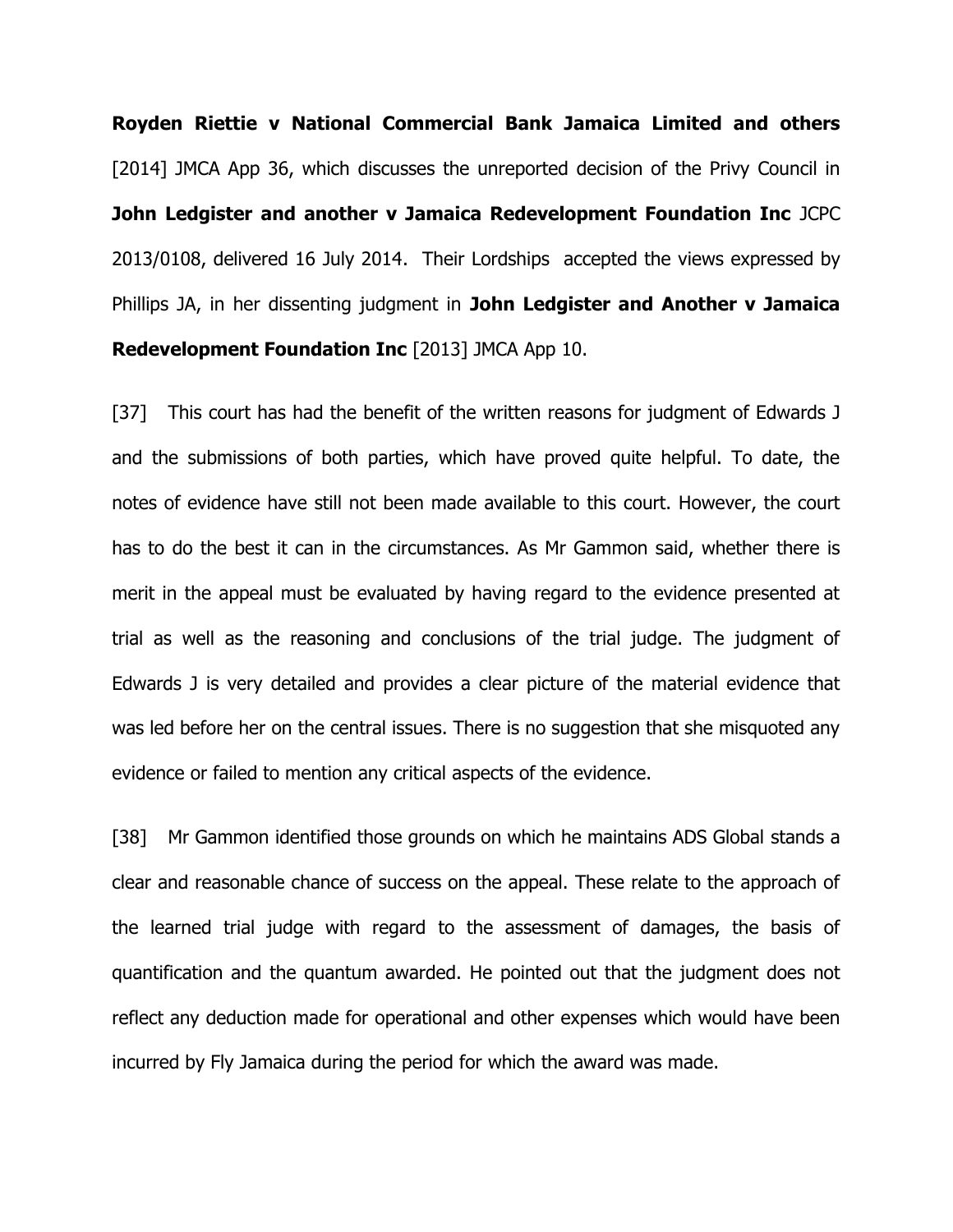[39] Having examined the grounds of appeal, mainly those touching and concerning the damages as highlighted by ADS Global, I was led to the view that the appeal is not devoid of merit as concluded by P Williams JA. In coming to her conclusion, P Williams JA did not indicate what aspect of the case she had taken into account in forming that view in the absence of Edward J's written reasons for judgment and the notes of evidence.

[40] The learned trial judge awarded what appears to be a gross sum representing Fly Jamaica's loss of revenue or sale for a period of 10 months. She did not demonstrate that she had considered any corresponding expenses that Fly Jamaica would have incurred in earning the revenue that she found to have been lost for the 10-month period. Fly Jamaica had operational costs that it would have had to meet from its revenue, had the breach not occurred. Some of those were payable to ADS Global, itself, such as for the call centre service along with the internet and telephone services.

[41] There is nothing in Edwards J's judgment which indicates that those matters fell within the terms of reference of the expert witness on whose evidence Fly Jamaica relied. As Edwards J, herself, stated, the role of the expert was to "forecast the loss of revenue" from the sale of airline tickets, and that was exactly what the expert did. Edwards J had not demonstrated in her reasoning that she had made an appropriate discount to reflect a true picture of the likely or estimated profit that would have been lost to Fly Jamaica, consequent on the breach, thereby fairly and reasonably putting it in the position it would have been in, had the breach not occurred.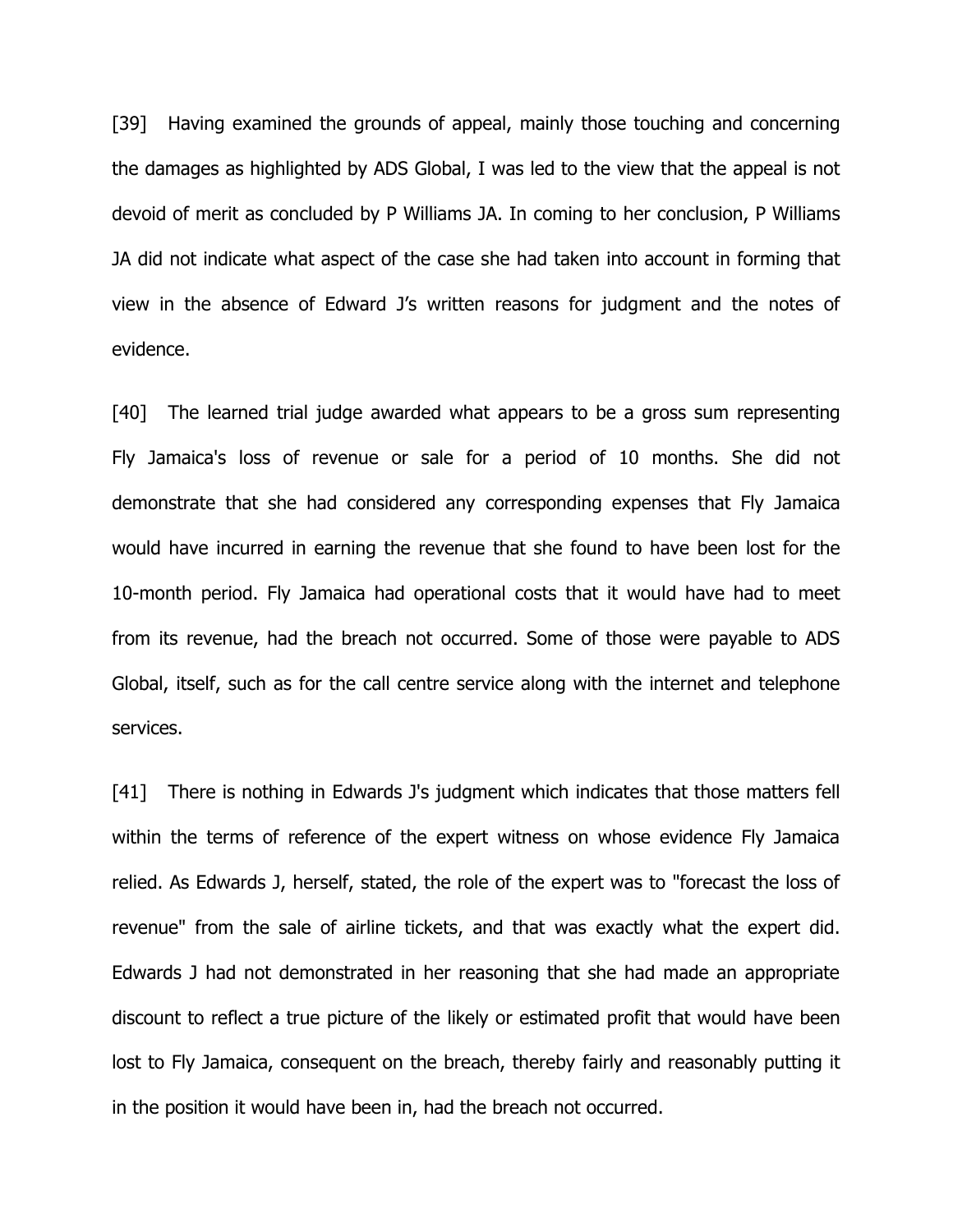[42] The question of whether the sum awarded, based as it seems to be on gross revenue, without any allowance made for deductibles, is reasonable and fair, looms large for an enquiry by this court. It cannot be said with any conviction that the award of damages is not inordinately high and not an erroneous estimate of Fly Jamaica's loss resulting from the breach.

[43] The other questions raised on the grounds of appeal in focus, relate to Edwards J's bases for the quantification of the award of damages and the reliability of the data on which the award was based.

[44] P Williams JA stated that on what was before her, "she could not say whether Edwards J "did in fact" fail to consider the matters of which ADS Global complained. It means from this that the learned single judge made no definitive finding one way or the other as to whether, for instance, Edwards J took all pertinent matters and principles of law into account in arriving at the damages awarded. The learned single judge would have only been able to determine whether Edwards J "did in fact" fail to consider the things complained of, by an examination of the written judgment. The absence of the written judgment for her to make that determination was, regrettably, to the detriment of ADS Global.

[45] By failing to take into account that the award of damages was seemingly made on gross, as distinct from, net earnings or profit, P Williams JA would have failed to take into account a relevant consideration in her evaluation of ADS Global's prospect of success on appeal.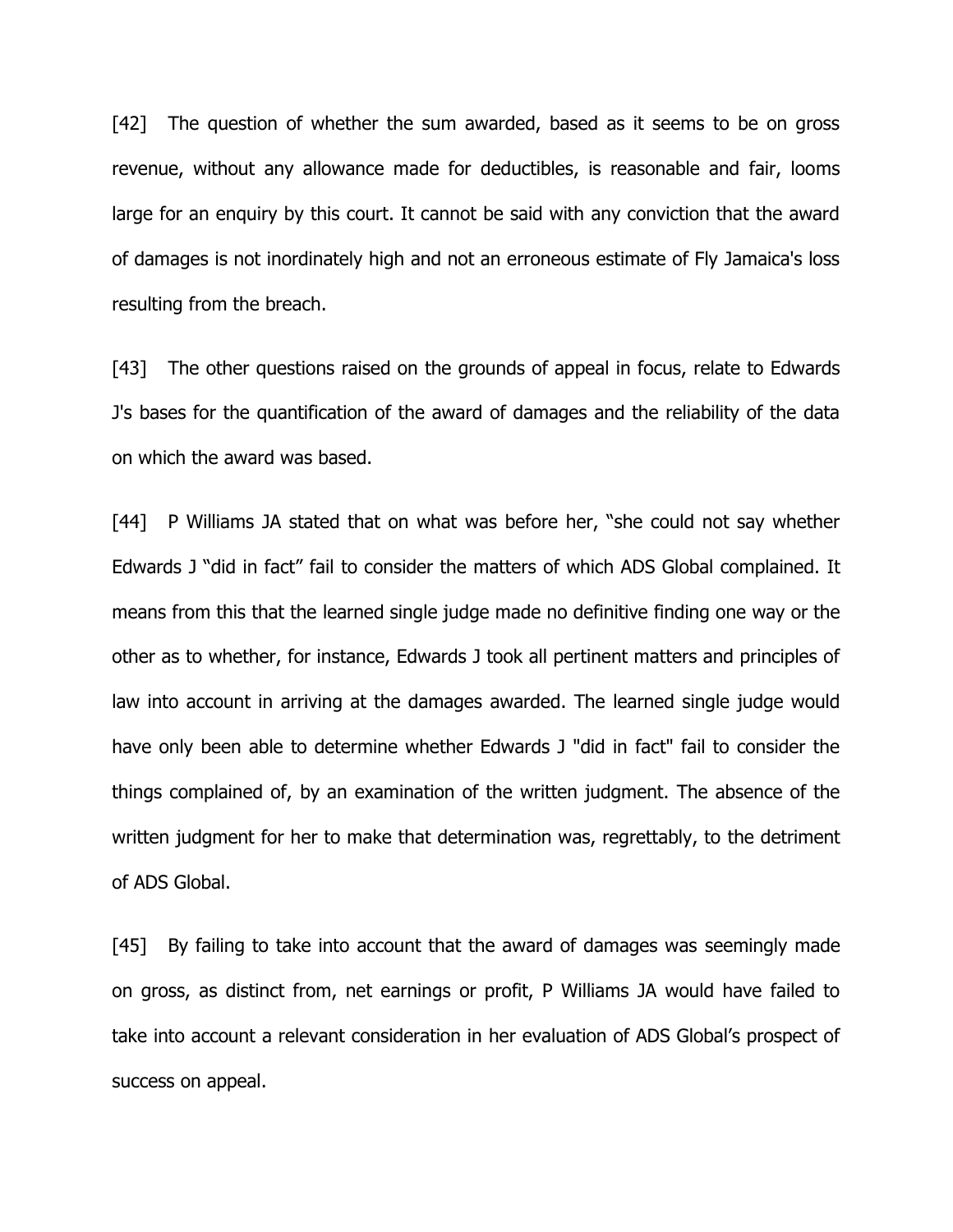[46] The question of whether Edwards J was correct to apply the expert evidence of estimate of loss in sales, without any apparent adjustments made for actual or estimated expenses, which would have been incurred by Fly Jamaica during the period for which the award was made, is a very live one for the investigation of this court. ADS Global has satisfied the first limb of the two-step test, and so, it cannot be concluded that the decision of P Williams JA, which was partly based on her finding that there was no merit in the appeal on the material that was before her, should be allowed to stand.

#### **Risk of injustice**

[47] P Williams JA also found that although ADS Global had shown the potential harm it would suffer, on the material before her she was not satisfied that the stay would produce, "less injustice to [it] when balanced against [Fly Jamaica]". It seems that she actually meant to say, "more injustice" than "less injustice". Be that as it may, ADS Global contended that P Williams JA erred in that regard, leading to an improper exercise of her discretion. According to Mr Spencer in his affidavit evidence, ADS Global is greatly affected by order number four of the judgment of Edwards J. He deposed that the award of damages has attracted publicity, which caused it to be bombarded with several demands from Fly Jamaica's creditors for payment of invoices owed by Fly Jamaica. The publicity, he deposed, has caused considerable damage to ADS Global's reputation.

[48] Mr Spencer also highlighted the financial problems of Fly Jamaica and the fact that it has ceased operations. This argument of Fly Jamaica's financial standing was used to highlight the point that if the judgment is allowed to be enforced before the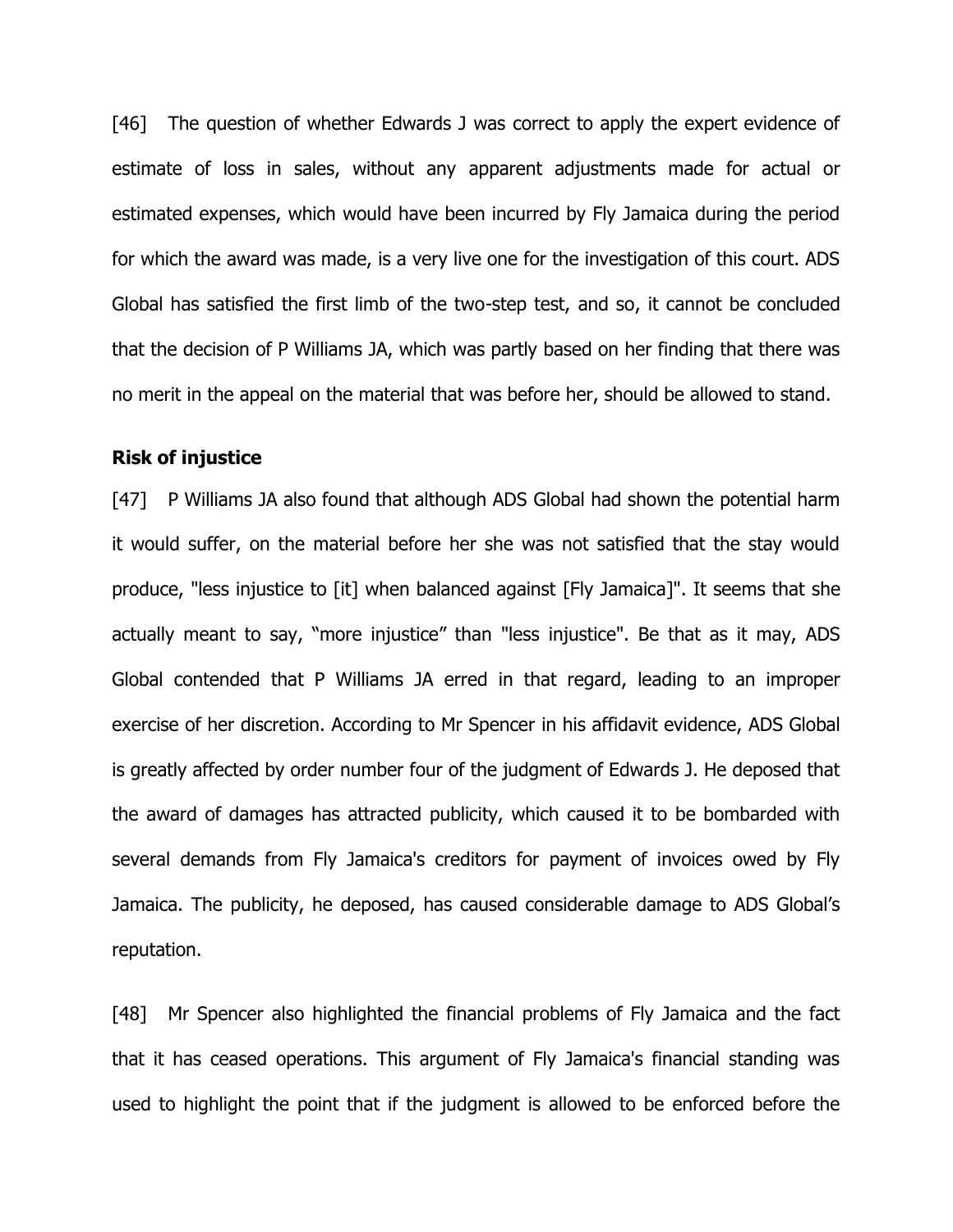appeal is heard, and ADS Global subsequently succeeds on the appeal, Fly Jamaica would not be in a position to repay the judgment sum. ADS Global, to bolster its arguments, relied on media reports of the crash of Fly Jamaica's plane in Guyana and pending lawsuits filed against Fly Jamaica in Canada.

[49] Mr Spencer also deposed that ADS Global is a significant employer of labour in Jamaica and that given the precarious position that it is in, any extraordinary expenditure at this time would, "severely jeopardise [its] survival".

[50] P Williams JA did not indicate the considerations which she took into account in balancing the injustice between the parties, given that she had no affidavit evidence from Fly Jamaica, in response. The only principle that would have enured to the benefit of Fly Jamaica is that it has a judgment in its hand, which, in itself, is something of value, and which ought not to be treated lightly. Fly Jamaica is, therefore, entitled to the fruits of its judgment without delay and should not be deprived of it unless for clear and compelling reasons.

[51] As there is some prospect of success in the grounds that the award of damages is inordinately high, it would be unfair to allow the judgment to be enforced for the full sum awarded. This is particularly so, in the light of the precarious financial position of Fly Jamaica. ADS Global has deposed that Fly Jamaica is unlikely to be in a position to repay the judgment sum if it or any sum is paid over, and the appeal succeeds. There is nothing from Fly Jamaica that would serve to dispel this concern.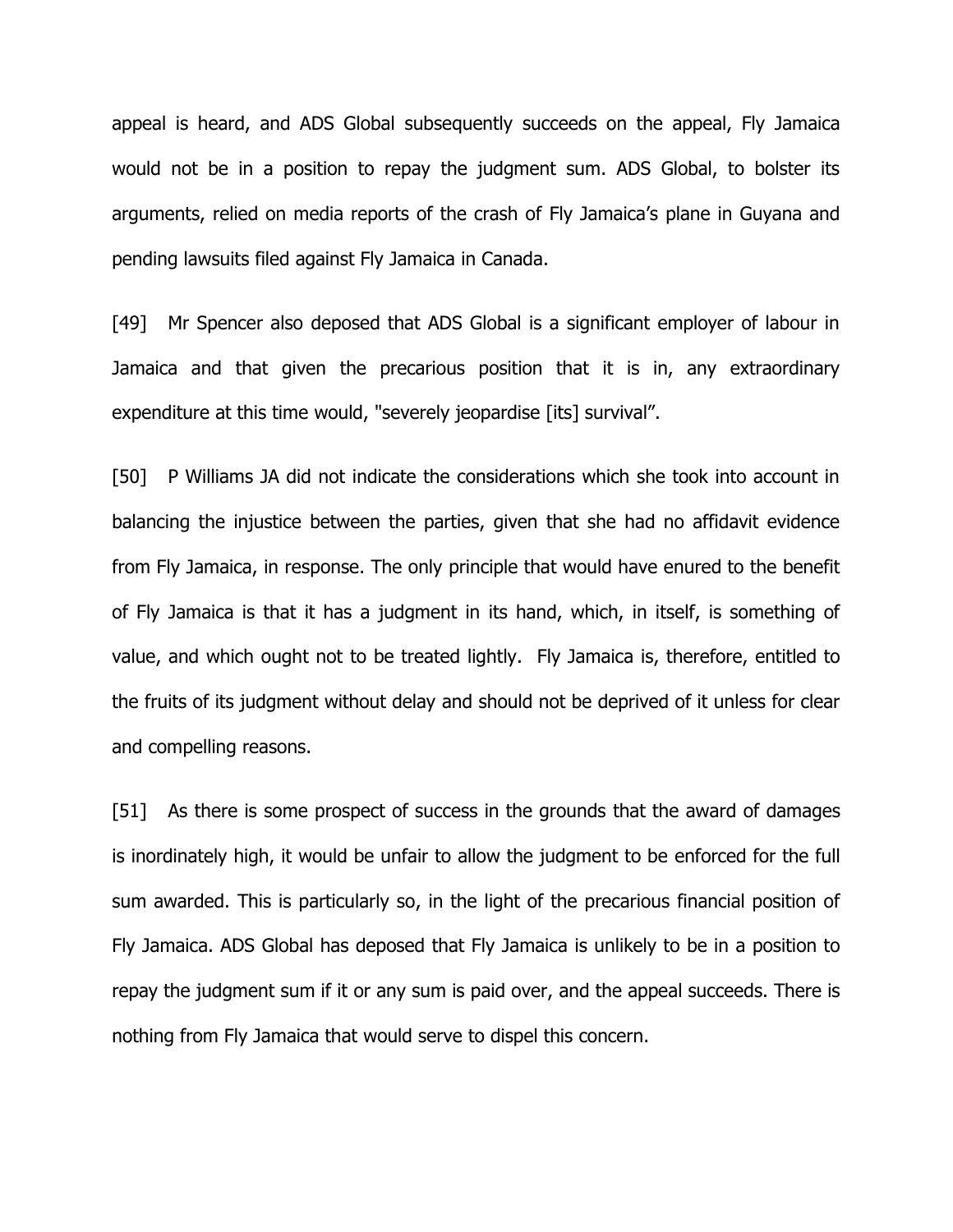[52] It does appear that P Williams JA's failure to find merit in the appeal led her to conclude that no greater injustice would be caused to ADS Global than to Fly Jamaica if the stay was not granted. She had not indicated any other reason for forming this view. So, it cannot be said with any degree of conviction that she took all relevant considerations, pertinent to the question of the risk of injustice, into account.

[53] This court would, therefore, be justified in interfering with her decision. The decision must be set aside, and this court considers the application for a stay afresh, having regard to all the circumstances of the case as disclosed to this court.

#### **Whether the stay should be granted**

[54] Having assessed the grounds of appeal against the background of the evidence, the reasoning of Edwards J, the law and the submissions of counsel for the parties, I am propelled to the view that there is some prospect of success in the appeal, even if it is only concerning the grounds challenging damages. The appeal is not all devoid of merit, as P Williams JA, seemingly, found.

[55] ADS Global has presented evidence to this court which sufficiently established, on a preponderance of probabilities, that there is a real possibility that Fly Jamaica will not be in a position to repay the sum it would receive in satisfaction of the judgment, if the execution is permitted before the appeal is heard, and ADS Global succeeds, even in part. The appeal would be rendered nugatory. It is, therefore, established on the evidence presented by ADS Global that there is a greater risk of irreparable harm to it if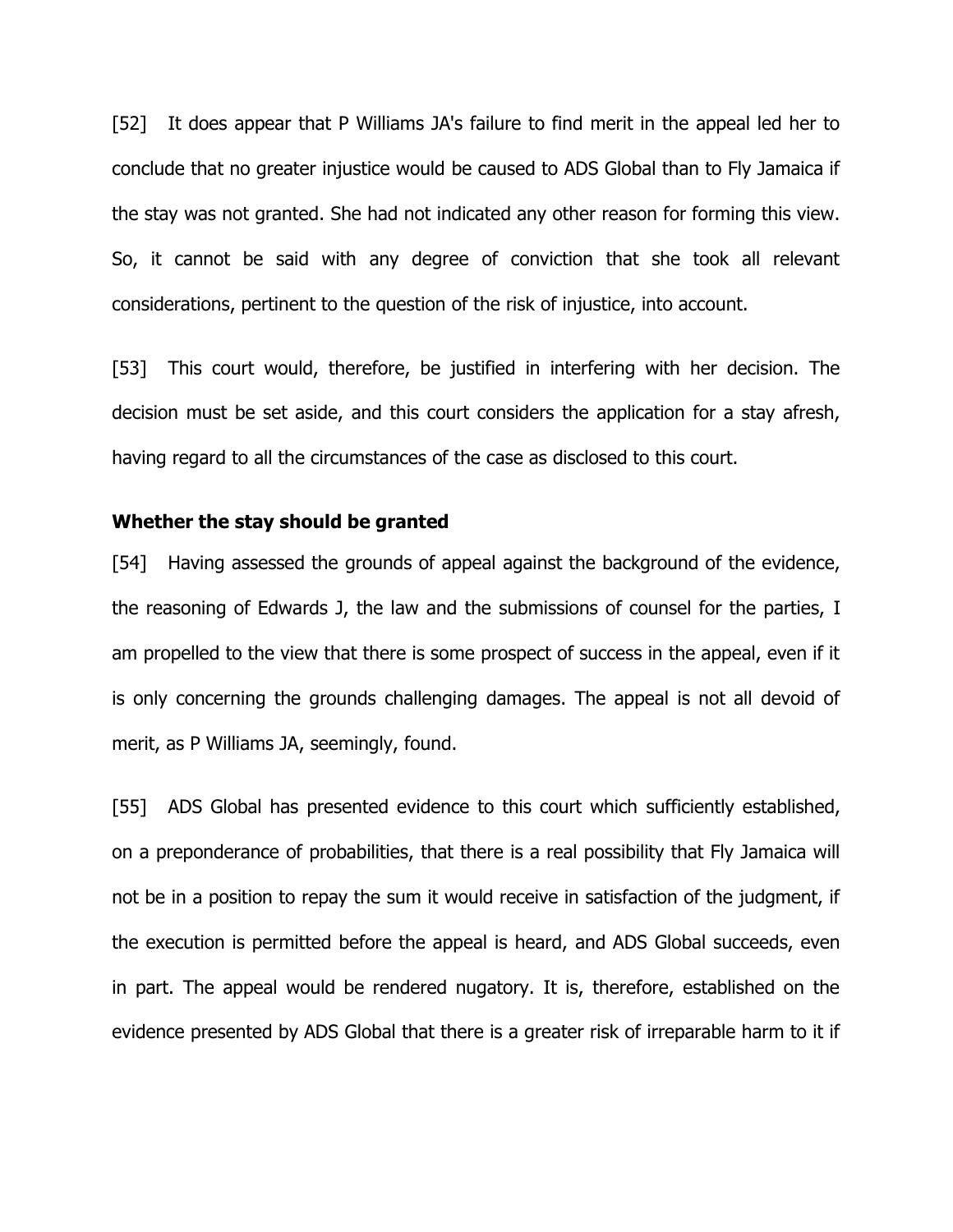the stay is refused and the execution of the judgment is allowed to proceed, than to Fly Jamaica if it is granted and there is a delay in execution.

[56] The submissions of counsel for Fly Jamaica that the application for the stay be refused cannot be accepted in all the circumstances. The grant of the stay is the course least likely to produce injustice.

## **Whether the stay should be conditional or unconditional**

[57] Even in granting the stay, the court still must act in the interests of justice. It is mindful that Fly Jamaica, regardless of its financial predicament, is entitled to its judgment, which is something of immense value to it. At the same time, ADS Global must not be denied access to the machinery of the court to vindicate its rights to the fullest extent of the law in the light of the finding that its appeal is not devoid of merit.

[58] The court must, however, have regard to the risk that Fly Jamaica could be unable to enforce the judgment if the appeal should fail and it is entitled to the sum awarded. ADS Global had not presented itself as an entity that is in a position to pay the amount awarded. It indicated that it is jeopardised by the award and that it could face ruin as a result of the judgment. It means then, that there is a risk that if the appeal fails, it too could have difficulty satisfying the judgment debt.

[59] The need to deal with the case justly dictated that the stay be granted on condition, but not one that is so onerous that would have the effect of stifling the appeal. It was considered apt for ADS Global to give security for the grant of the stay to offer some measure of protection to Fly Jamaica.